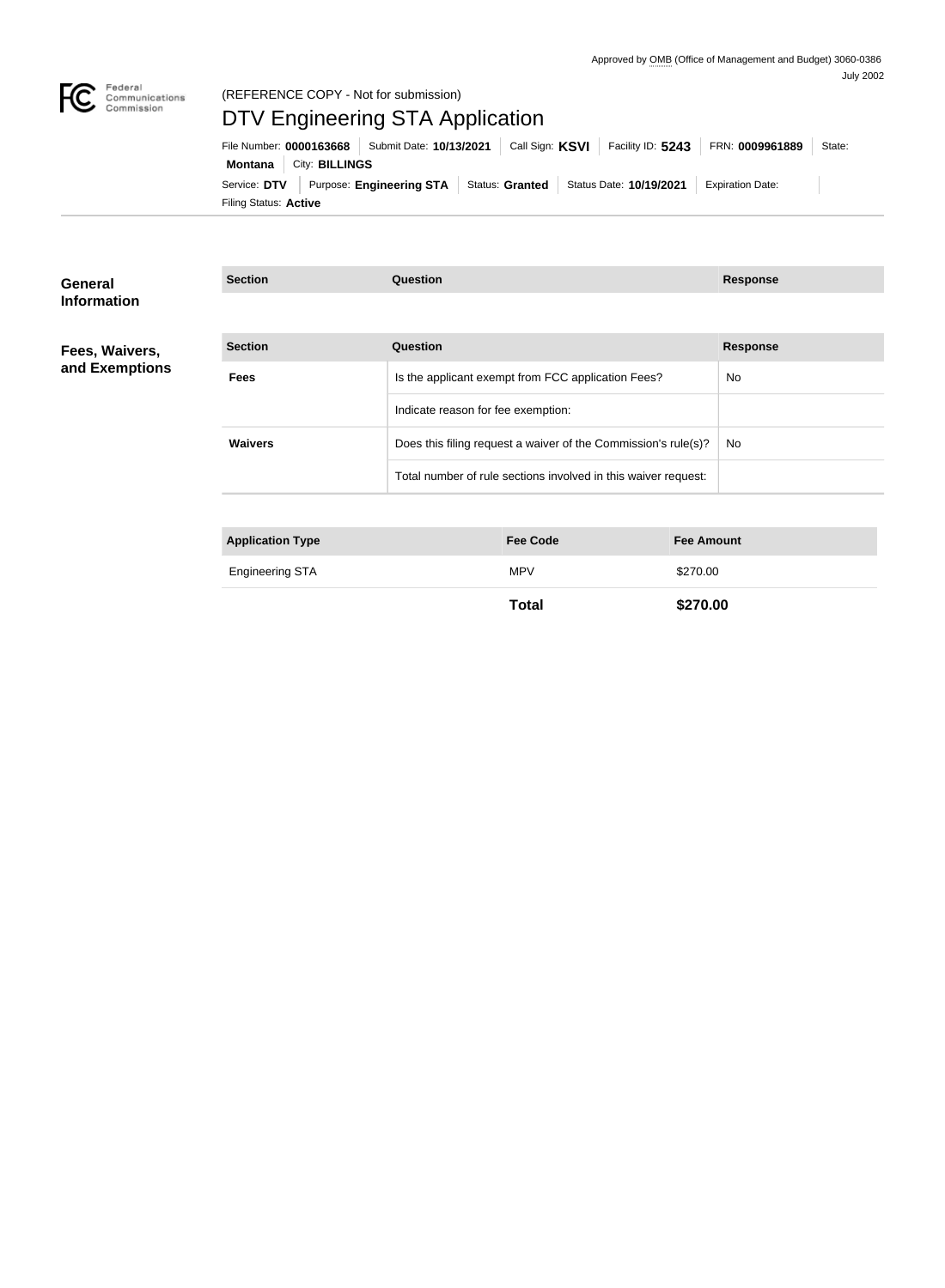### **Applicant Name, Type, and Contact Information**

#### **Applicant Information**

| Nexstar Media Inc.<br>eryder@nexstar.<br>Elizabeth Ryder<br>+1 (972) 373-<br>Other<br>545 E. JOHN CARPENTER<br>Applicant<br>8800<br>tv<br>Doing Business As: Nexstar<br><b>FREEWAY</b><br>Media Inc.<br>SUITE 700<br><b>IRVING, TX 75062</b><br><b>United States</b> | <b>Applicant</b> | <b>Address</b> | <b>Phone</b> | <b>Email</b> | <b>Applicant</b><br><b>Type</b> |
|----------------------------------------------------------------------------------------------------------------------------------------------------------------------------------------------------------------------------------------------------------------------|------------------|----------------|--------------|--------------|---------------------------------|
|                                                                                                                                                                                                                                                                      |                  |                |              |              |                                 |

#### **Authorization Holder Name**

п

 $\Box$  Check box if the Authorization Holder name is being updated because of the sale (or transfer of control) of the Authorization(s) to another party and for which proper Commission approval has not been received or proper notification provided.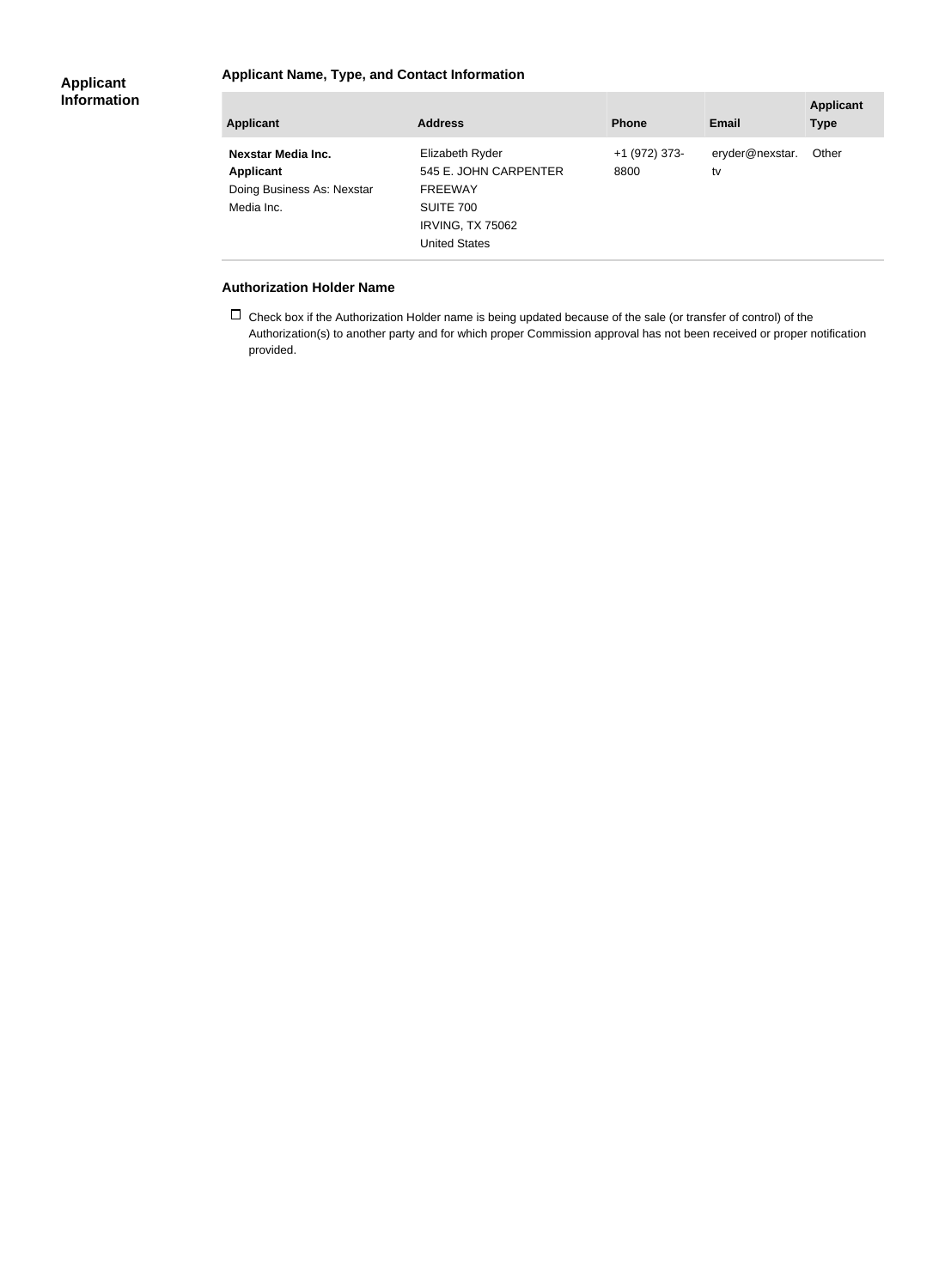| <b>Contact</b>                | <b>Contact Name</b>                                | <b>Address</b>                                                                                           | <b>Phone</b>          | <b>Email</b>          | <b>Contact Type</b>     |
|-------------------------------|----------------------------------------------------|----------------------------------------------------------------------------------------------------------|-----------------------|-----------------------|-------------------------|
| <b>Representatives</b><br>(1) | <b>Elizabeth Ryder Ryder</b><br>Nexstar Media Inc. | Elizabeth Ryder<br>545 E John Carpenter Freeway<br>Suite 700<br>Irving, TX 75062<br><b>United States</b> | +1 (972) 373-<br>8800 | eryder@nexstar.<br>tv | Legal<br>Representative |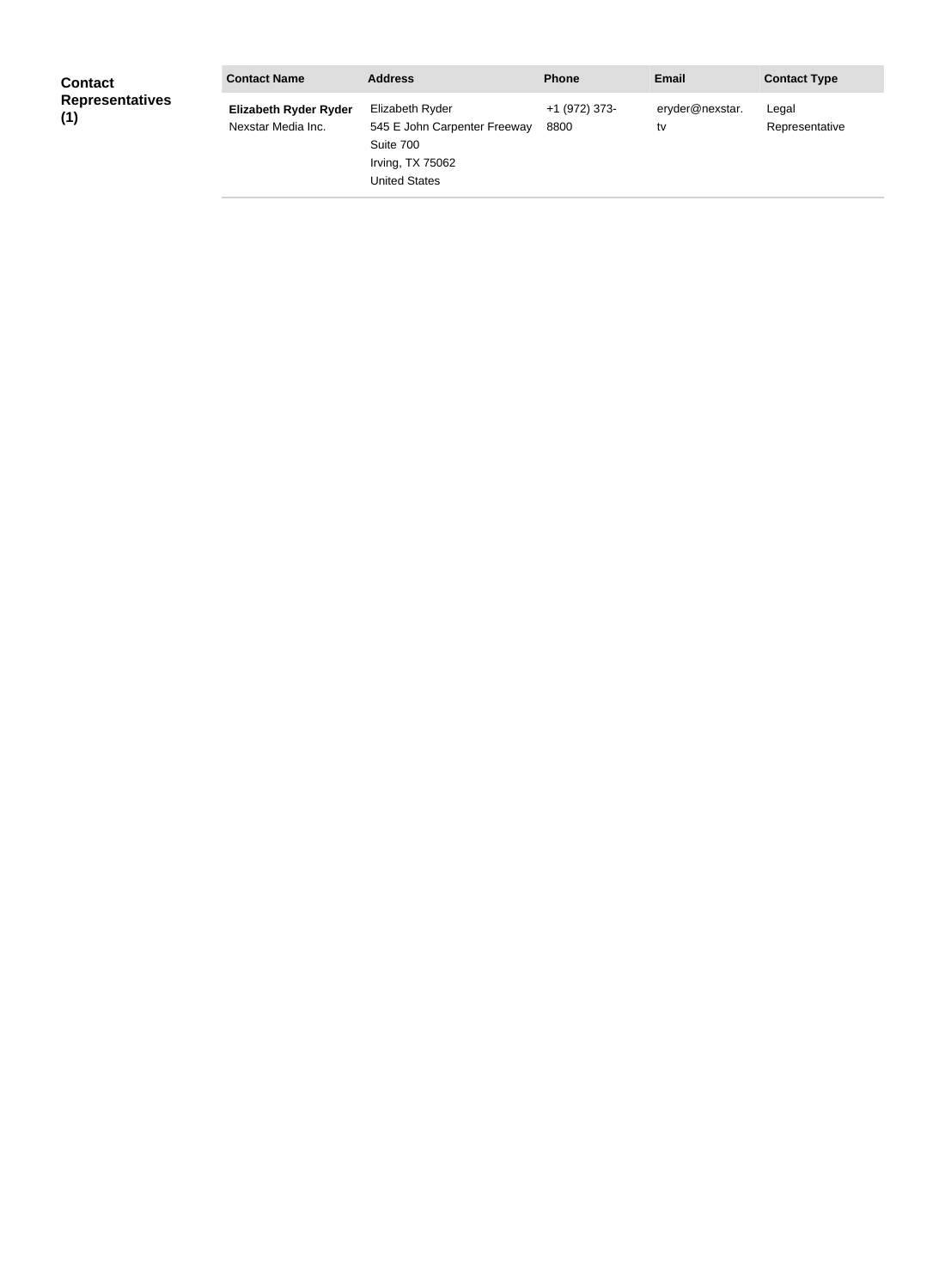| <b>Channel and</b>                    | <b>Section</b>               | Question               | <b>Response</b> |
|---------------------------------------|------------------------------|------------------------|-----------------|
| <b>Facility</b><br><b>Information</b> | <b>Proposed Community of</b> | <b>Facility ID</b>     | 5243            |
|                                       | License                      | <b>State</b>           | Montana         |
|                                       |                              | City                   | <b>BILLINGS</b> |
|                                       |                              | DTV Channel            | 18              |
|                                       |                              | Designated Market Area | <b>Billings</b> |
|                                       | <b>Facility Type</b>         | <b>Facility Type</b>   | Commercial      |
|                                       |                              | <b>Station Type</b>    | Main            |
|                                       | Zone                         | Zone                   | $\overline{2}$  |

## **Primary station proposed to be rebroadcast:**

**Facility Id Call Sign City State**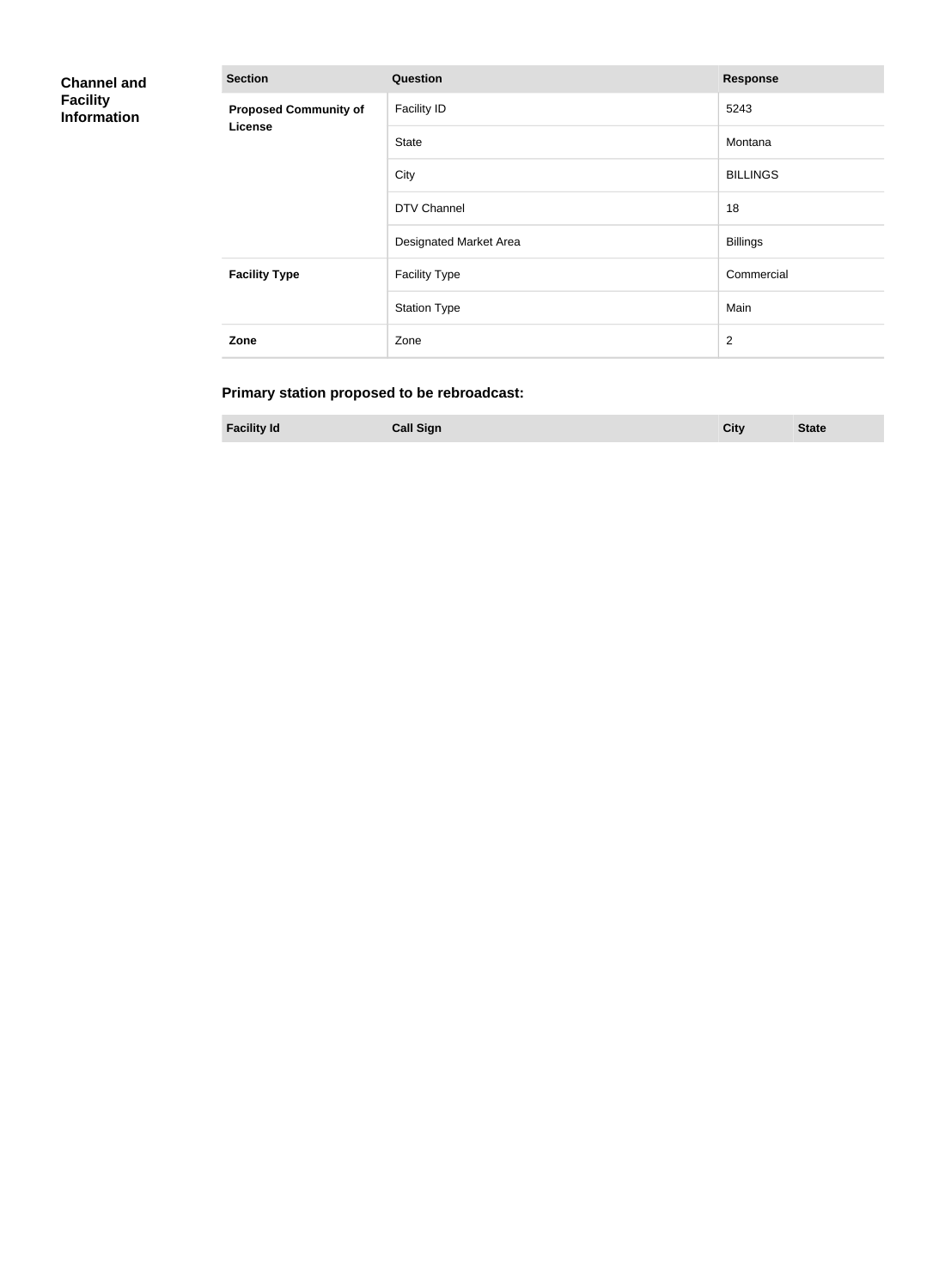| <b>Antenna Location</b><br><b>Data</b> | <b>Section</b>                                  | <b>Question</b>                                                    | <b>Response</b>                                                            |
|----------------------------------------|-------------------------------------------------|--------------------------------------------------------------------|----------------------------------------------------------------------------|
|                                        | <b>Antenna Structure</b><br><b>Registration</b> | Do you have an FCC Antenna Structure Registration (ASR)<br>Number? | Yes                                                                        |
|                                        |                                                 | <b>ASR Number</b>                                                  | 1000794                                                                    |
|                                        | <b>Coordinates (NAD83)</b>                      | Latitude                                                           | 45° 48' 27.0" N+                                                           |
|                                        |                                                 | Longitude                                                          | 108° 20' 27.8" W-                                                          |
|                                        |                                                 | Structure Type                                                     | <b>GTOWER-Guyed Structure</b><br><b>Used for Communication</b><br>Purposes |
|                                        |                                                 | <b>Overall Structure Height</b>                                    | 121.9 meters                                                               |
|                                        |                                                 | <b>Support Structure Height</b>                                    | 99.9 meters                                                                |
|                                        |                                                 | <b>Ground Elevation (AMSL)</b>                                     | 1180.7 meters                                                              |
|                                        | <b>Antenna Data</b>                             | Height of Radiation Center Above Ground Level                      | 88.5 meters                                                                |
|                                        |                                                 | Height of Radiation Center Above Average Terrain                   | 227.5 meters                                                               |
|                                        |                                                 | Height of Radiation Center Above Mean Sea Level                    | 1269.2 meters                                                              |
|                                        |                                                 | <b>Effective Radiated Power</b>                                    | 500 kW                                                                     |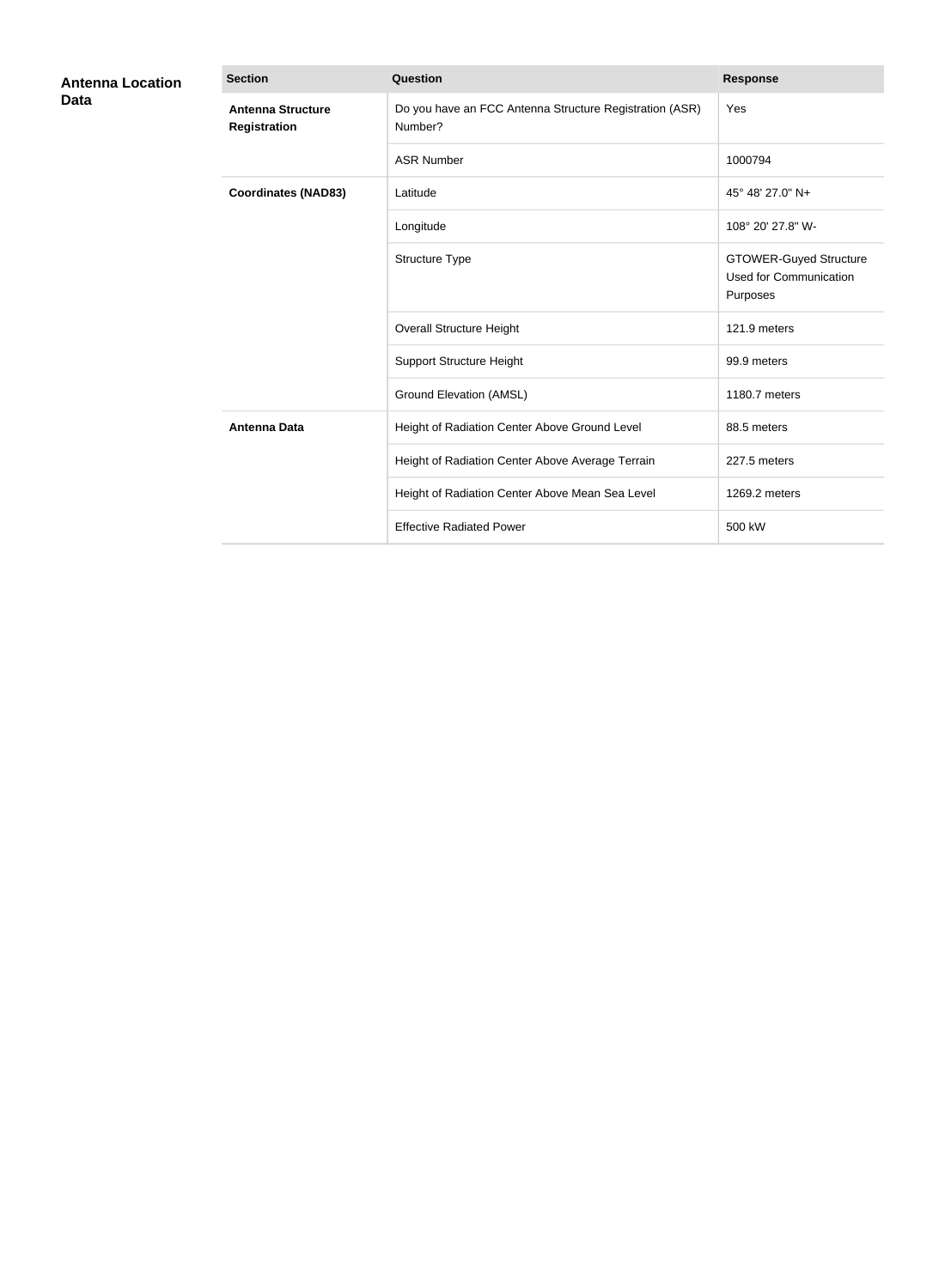| Antenna               | <b>Section</b>                                  | Question                                                                                                                                            | <b>Response</b> |
|-----------------------|-------------------------------------------------|-----------------------------------------------------------------------------------------------------------------------------------------------------|-----------------|
| <b>Technical Data</b> | <b>Antenna Type</b>                             | Antenna Type                                                                                                                                        | Non-Directional |
|                       |                                                 | Do you have an Antenna ID?                                                                                                                          | Yes             |
|                       |                                                 | Antenna ID                                                                                                                                          | 29136           |
|                       | <b>Antenna Manufacturer and</b>                 | Manufacturer:                                                                                                                                       | <b>DIE</b>      |
|                       | <b>Model</b>                                    | Model                                                                                                                                               | 30G27007        |
|                       |                                                 | Rotation                                                                                                                                            |                 |
|                       |                                                 | <b>Electrical Beam Tilt</b>                                                                                                                         | 0.5             |
|                       |                                                 | <b>Mechanical Beam Tilt</b>                                                                                                                         | Not Applicable  |
|                       |                                                 | toward azimuth                                                                                                                                      |                 |
|                       |                                                 | Polarization                                                                                                                                        | Horizontal      |
|                       | <b>DTV and DTS: Elevation</b><br><b>Pattern</b> | Does the proposed antenna propose elevation radiation<br>patterns that vary with azimuth for reasons other than the<br>use of mechanical beam tilt? | <b>No</b>       |
|                       |                                                 | Uploaded file for elevation antenna (or radiation) pattern<br>data                                                                                  |                 |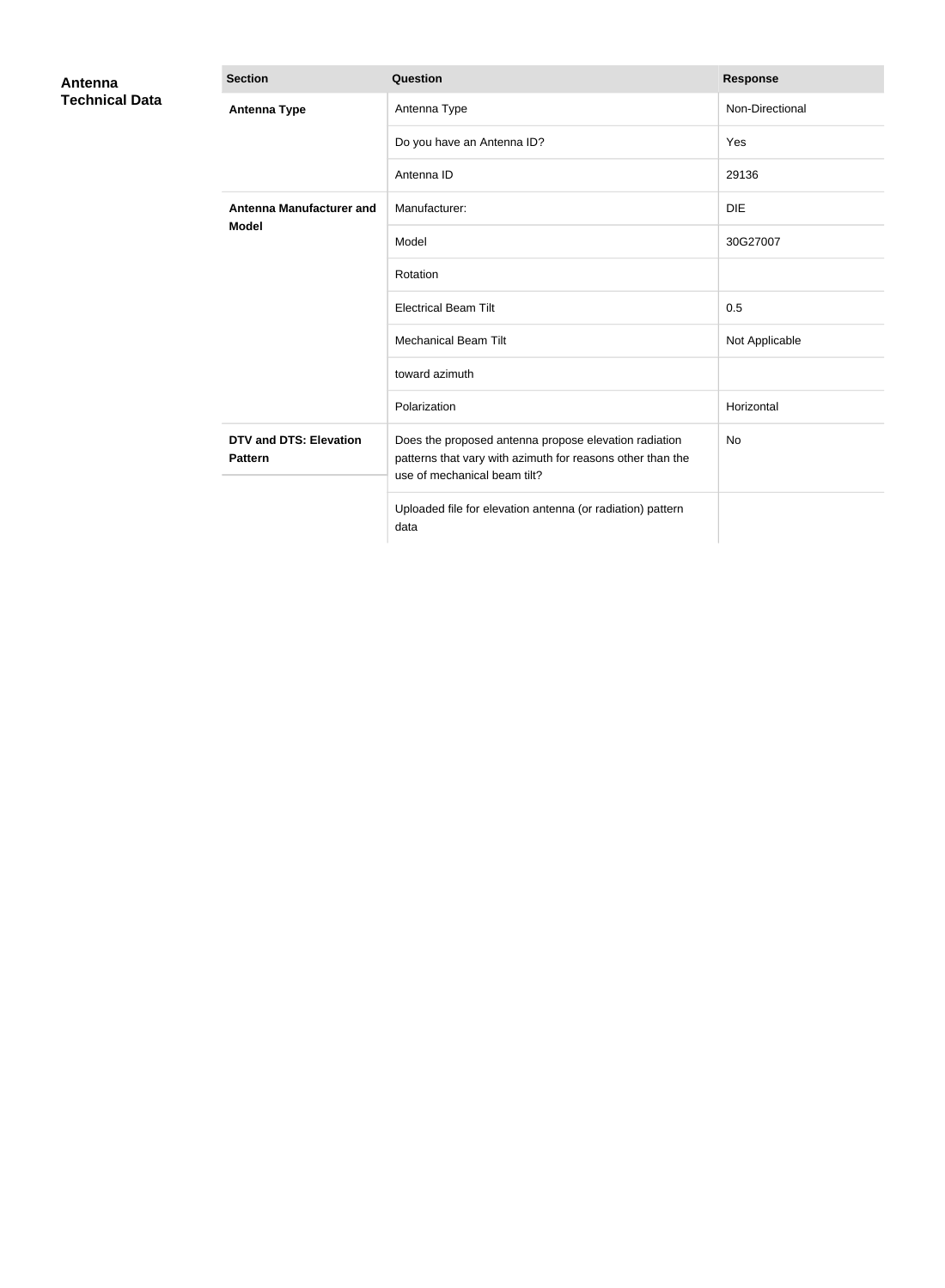| <b>General Certification</b><br>The Applicant waives any claim to the use of any particular<br><b>Statements</b><br>frequency or of the electromagnetic spectrum as against the<br>regulatory power of the United States because of the<br>previous use of the same, whether by authorization or<br>otherwise, and requests an Authorization in accordance with<br>this application (See Section 304 of the Communications Act<br>of 1934, as amended.).<br>The Applicant certifies that neither the Applicant nor any<br>other party to the application is subject to a denial of Federal<br>benefits pursuant to §5301 of the Anti-Drug Abuse Act of<br>1988, 21 U.S.C. §862, because of a conviction for<br>possession or distribution of a controlled substance. This<br>certification does not apply to applications filed in services<br>exempted under §1.2002(c) of the rules, 47 CFR. See §1.<br>2002(b) of the rules, 47 CFR §1.2002(b), for the definition of<br>"party to the application" as used in this certification §1.2002<br>(c). The Applicant certifies that all statements made in this<br>application and in the exhibits, attachments, or documents<br>incorporated by reference are material, are part of this<br>application, and are true, complete, correct, and made in<br>good faith.<br><b>FAILURE TO SIGN THIS APPLICATION MAY RESULT IN</b><br><b>Authorized Party to Sign</b><br>DISMISSAL OF THE APPLICATION AND FORFEITURE<br>OF ANY FEES PAID<br>Upon grant of this application, the Authorization Holder may<br>be subject to certain construction or coverage requirements.<br>Failure to meet the construction or coverage requirements<br>will result in automatic cancellation of the Authorization.<br>Consult appropriate FCC regulations to determine the<br>construction or coverage requirements that apply to the type<br>of Authorization requested in this application.<br>WILLFUL FALSE STATEMENTS MADE ON THIS FORM<br>OR ANY ATTACHMENTS ARE PUNISHABLE BY FINE AND<br>/OR IMPRISONMENT (U.S. Code, Title 18, §1001) AND/OR<br>REVOCATION OF ANY STATION AUTHORIZATION (U.S.<br>Code, Title 47, §312(a)(1)), AND/OR FORFEITURE (U.S.<br>Code, Title 47, §503).<br>I certify that this application includes all required and<br>Yes<br>relevant attachments.<br><b>Elizabeth Ryder Ryder</b><br>I declare, under penalty of perjury, that I am an authorized<br>General Counsel<br>representative of the above-named applicant for the<br>Authorization(s) specified above. | <b>Certification</b> | <b>Section</b> | <b>Question</b> | <b>Response</b> |
|---------------------------------------------------------------------------------------------------------------------------------------------------------------------------------------------------------------------------------------------------------------------------------------------------------------------------------------------------------------------------------------------------------------------------------------------------------------------------------------------------------------------------------------------------------------------------------------------------------------------------------------------------------------------------------------------------------------------------------------------------------------------------------------------------------------------------------------------------------------------------------------------------------------------------------------------------------------------------------------------------------------------------------------------------------------------------------------------------------------------------------------------------------------------------------------------------------------------------------------------------------------------------------------------------------------------------------------------------------------------------------------------------------------------------------------------------------------------------------------------------------------------------------------------------------------------------------------------------------------------------------------------------------------------------------------------------------------------------------------------------------------------------------------------------------------------------------------------------------------------------------------------------------------------------------------------------------------------------------------------------------------------------------------------------------------------------------------------------------------------------------------------------------------------------------------------------------------------------------------------------------------------------------------------------------------------------------------------------------------------------------------------------------------------------------------------------------------------------------------------------------------------------------|----------------------|----------------|-----------------|-----------------|
|                                                                                                                                                                                                                                                                                                                                                                                                                                                                                                                                                                                                                                                                                                                                                                                                                                                                                                                                                                                                                                                                                                                                                                                                                                                                                                                                                                                                                                                                                                                                                                                                                                                                                                                                                                                                                                                                                                                                                                                                                                                                                                                                                                                                                                                                                                                                                                                                                                                                                                                                 |                      |                |                 |                 |
|                                                                                                                                                                                                                                                                                                                                                                                                                                                                                                                                                                                                                                                                                                                                                                                                                                                                                                                                                                                                                                                                                                                                                                                                                                                                                                                                                                                                                                                                                                                                                                                                                                                                                                                                                                                                                                                                                                                                                                                                                                                                                                                                                                                                                                                                                                                                                                                                                                                                                                                                 |                      |                |                 |                 |
|                                                                                                                                                                                                                                                                                                                                                                                                                                                                                                                                                                                                                                                                                                                                                                                                                                                                                                                                                                                                                                                                                                                                                                                                                                                                                                                                                                                                                                                                                                                                                                                                                                                                                                                                                                                                                                                                                                                                                                                                                                                                                                                                                                                                                                                                                                                                                                                                                                                                                                                                 |                      |                |                 |                 |
|                                                                                                                                                                                                                                                                                                                                                                                                                                                                                                                                                                                                                                                                                                                                                                                                                                                                                                                                                                                                                                                                                                                                                                                                                                                                                                                                                                                                                                                                                                                                                                                                                                                                                                                                                                                                                                                                                                                                                                                                                                                                                                                                                                                                                                                                                                                                                                                                                                                                                                                                 |                      |                |                 |                 |
|                                                                                                                                                                                                                                                                                                                                                                                                                                                                                                                                                                                                                                                                                                                                                                                                                                                                                                                                                                                                                                                                                                                                                                                                                                                                                                                                                                                                                                                                                                                                                                                                                                                                                                                                                                                                                                                                                                                                                                                                                                                                                                                                                                                                                                                                                                                                                                                                                                                                                                                                 |                      |                |                 | 10/13/2021      |